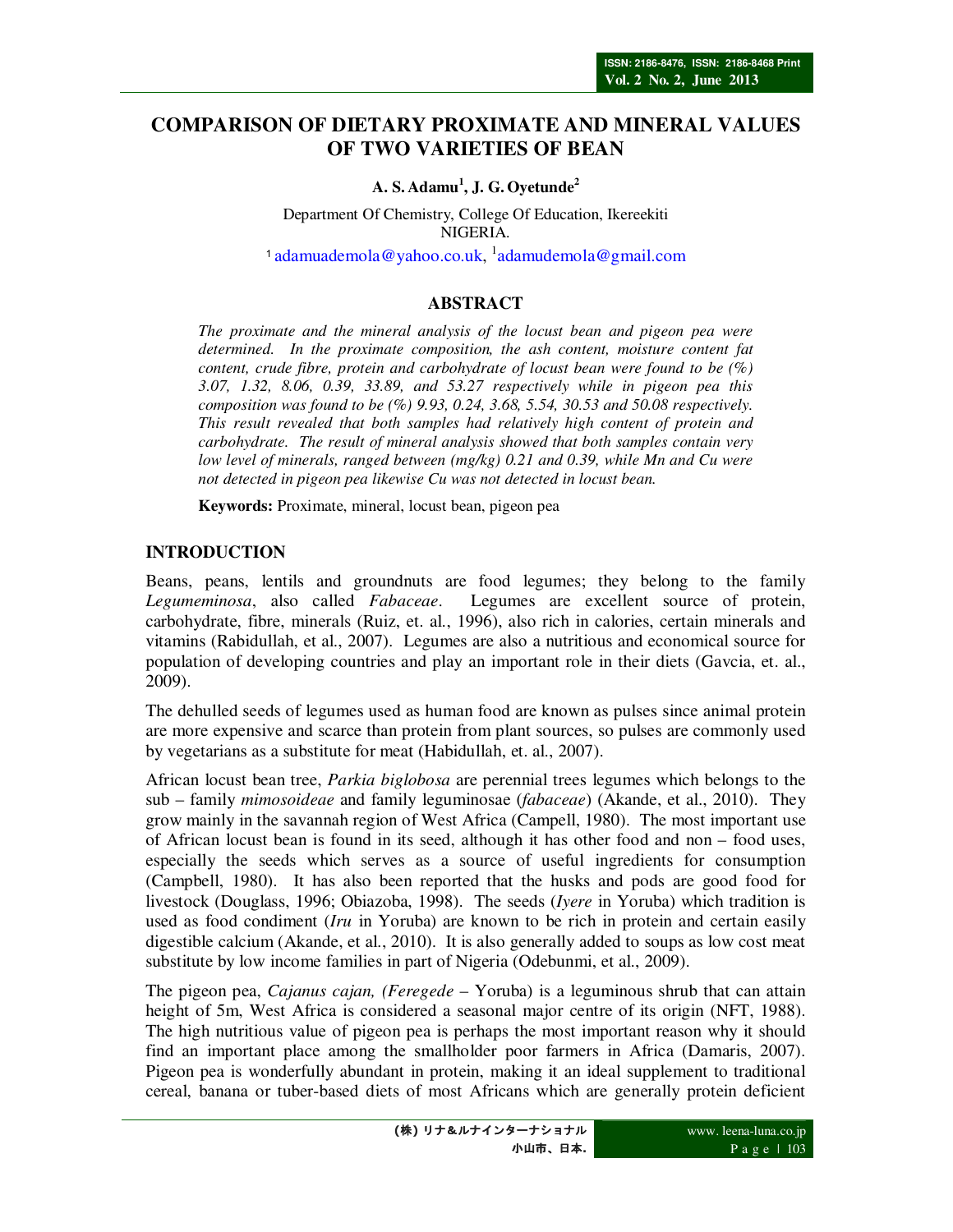(Damaris, 2007). The green pods and seeds are the most utilized form in Africa though dry seeds are increasingly gaining popularity (Damaris, A. 2007). In Nigeria, the dry seeds are cooked whole until tender then mixed with cooked yam, maize, dried cocoyam grits or freshly cooked cocoyam, sweet potatoes in addition to vegetables, palm oil, salt, pepper and other spices (Enwere, 1998).

### **MATERIAL AND METHOD**

The locust bean and the pigeon pea were bought from *Oba's* market at *Ikere, Ekiti State*, Nigeria. The two samples were analysed for their proximate and mineral contents. The sample preparations and the proximate analysis were done in the Chemistry laboratory of College of Education, Ikere, *and Ekiti State*, Nigeria while the mineral analysis was carried out at Federal University of Technology, *Akure*, *Ondo State*, Nigeria using Atomic Absorption Spectrophotometer (AOAC, 1990).

### **Proximate Analysis**

The samples were turned to powder by grounding machine (Tecator, Sweden) and sieved through 1mm screen mesh before the analysis. The nitrogen content of the samples was determined according to the kjeldahl method and the percentage of crude protein was calculated using factor 6.25. The moisture, crude lipid and ash content of the samples were determined in accordance with the standard method (AOAC, 1990). The carbohydrate contents were obtained by difference.

#### **Mineral Analysis**

Wet ashing method was employed. 1g of dried powdered samples were digested with 10ml nitric acid and 5ml perchloric acid in 100ml digestion flask and allowed to stand overnight in a fume cupboard. The mixture was heated until, the yellowish fume and white dense fume of nitric and perchloric acid respectively ceased. The contents were cooled and filtered through watman filter paper, transferred into sample bottles and made up to 100ml with deionized water. The sample solutions were taken to Federal University of Technology, Akure for determination of Iron, Zinc, Calcium, Magnesium, Manganese and Copper using Atomic Absorption Spectrophotometer (AAS).

### **RESULTS AND DISCUSSION**

The results of proximate composition of the two sample beans are depicted in Table 1.

| Sample             |                     |            |  |  |
|--------------------|---------------------|------------|--|--|
| Parameter $(\% )$  | <b>Locust Beans</b> | Pigeon Pea |  |  |
| Ash Content        | 3.07                | 9.93       |  |  |
| Moisture Content   | 1.32                | 0.24       |  |  |
| <b>Fat Content</b> | 8.06                | 3.68       |  |  |
| Crude Fibre        | 0.39                | 5.54       |  |  |
| Protein            | 33.89               | 30.53      |  |  |
| Carbohydrate       | 53.27               | 50.08      |  |  |
|                    |                     |            |  |  |

#### **Table 1: Proximate Composition of the Samples**

www.ajsc.leena-luna.co.jp **104** | P a g e

Leena and Luna International, Oyama, Japan. Copyright © 2013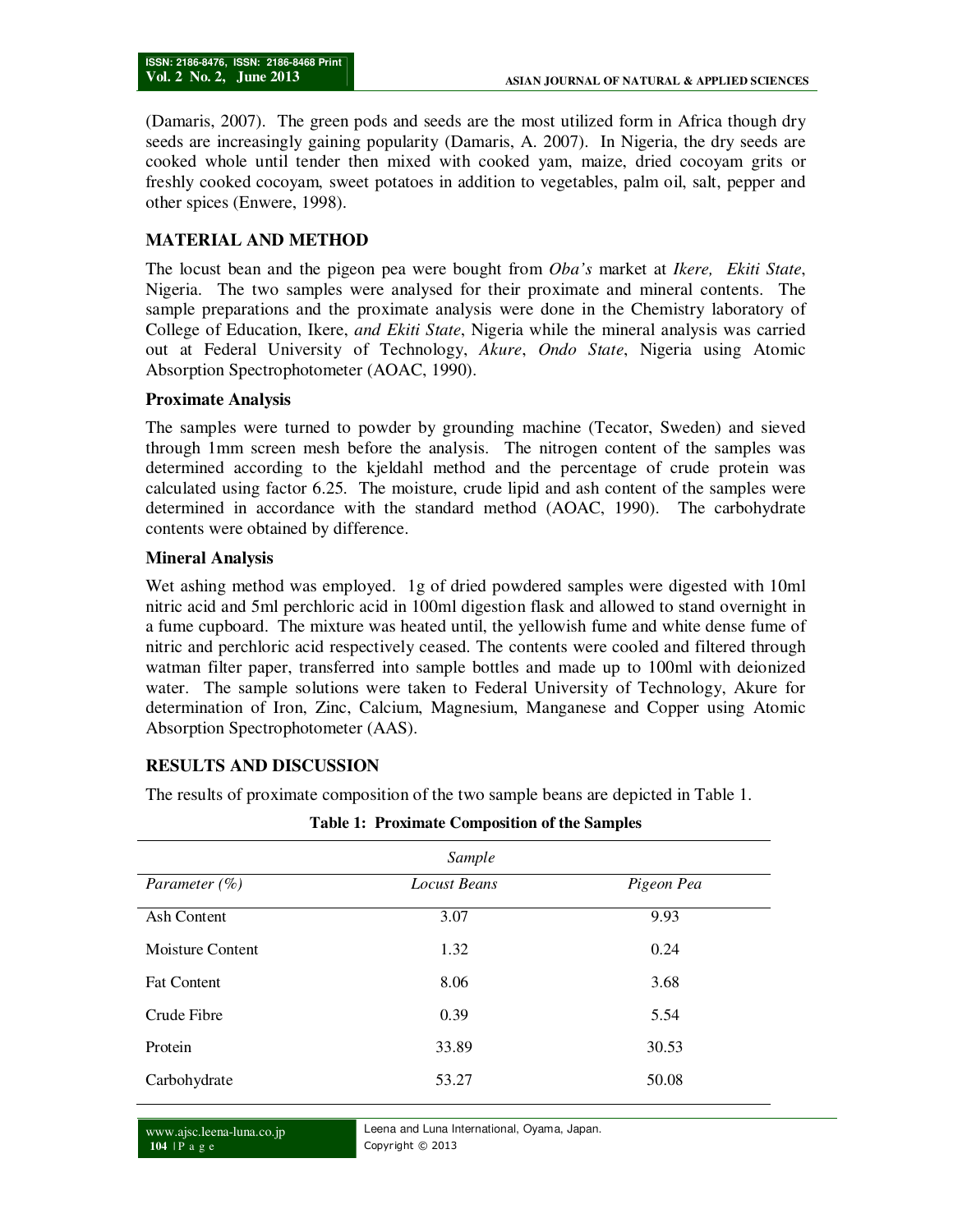It was found that the parameters of the two samples (beans) ranged in percentage as follows: Ash content  $(3.07 - 9.93)$ ; Moisture content  $(0.24 - 1.32)$ ; Fat content  $(3.68 - 8.06)$ ; Crude fibre  $(0.39 - 5.54)$ ; Protein  $(30.53 - 33.89)$  and Carbohydrate  $(50.08 - 53.27)$ . It was observed that both are highly rich in protein with 33.89% and 30.53% for locust bean and pigeon pea respectively and up to 30% had been reported in other closely related *Cajanus spp*. (Jones, et al., 2007). Pigeon pea flour has been tested and found to be suitable as protein source for supplementing baked products such as bread, cookies and chapattis due to it high level of protein, iron and phosphorus (Harinder et al., 1999), the seeds have also been incorporated into cassava flour to produce acceptable extruded products (Rampersal et. al, 2003). Locust bean, apart from it richness in protein contain 20% edible oil (Musa, 1991) though higher than about 10% which was observed in this present research but higher that what had been observed in other beans. Compared with other commonly consumed pulses such as black gram, click pea and mung bean. The protein content of locust bean and pigeon pea investigated in the present study appear to be higher.

| Sample            |                     |            |  |  |
|-------------------|---------------------|------------|--|--|
| Parameter $(\% )$ | <b>Locust Beans</b> | Pigeon Pea |  |  |
| Fe                | 0.06                | 0.12       |  |  |
| Zn                | 0.02                | 0.01       |  |  |
| Ca                | 0.27                | 0.23       |  |  |
| Mg                | 0.39                | 0.32       |  |  |
| Mn                | 0.01                | ND         |  |  |
| Cu                | ND                  | ND         |  |  |

|  |  |  | <b>Table 2: Mineral Composition of the Samples</b> |
|--|--|--|----------------------------------------------------|
|--|--|--|----------------------------------------------------|

 $ND = Not detected$ 

In Table 2, both samples contain non – appreciable content of minerals, it was found that Mn and Cu were not even detected in pigeon pea likewise Cu in locust bean. This low content must have due to the fact that mature seeds were used in this present research, because it had been reported that in Africa pigeon pea seeds are mainly eaten green unlike in India where dry dehulled split-pea is most popular and such green seed are a richer source of Fe, Cu and Zn than the mature seed (Singh, et al., 1984). The same reason might also responsible for the low content of minerals observed in locust bean and pigeon pea.

# **CONCLUSION AND RECOMMENDATIONS**

It was concluded that the locust bean and the pigeon pea contain an appreciable amount of macro-nutrient, especially protein and carbohydrate which is advised to be included in daily dietary pattern of every household. This will reduce the risk of nutrients deficiency in the consumers. Moreover, the beans should also be eaten green since it is richer in micronutrient than the mature seed.